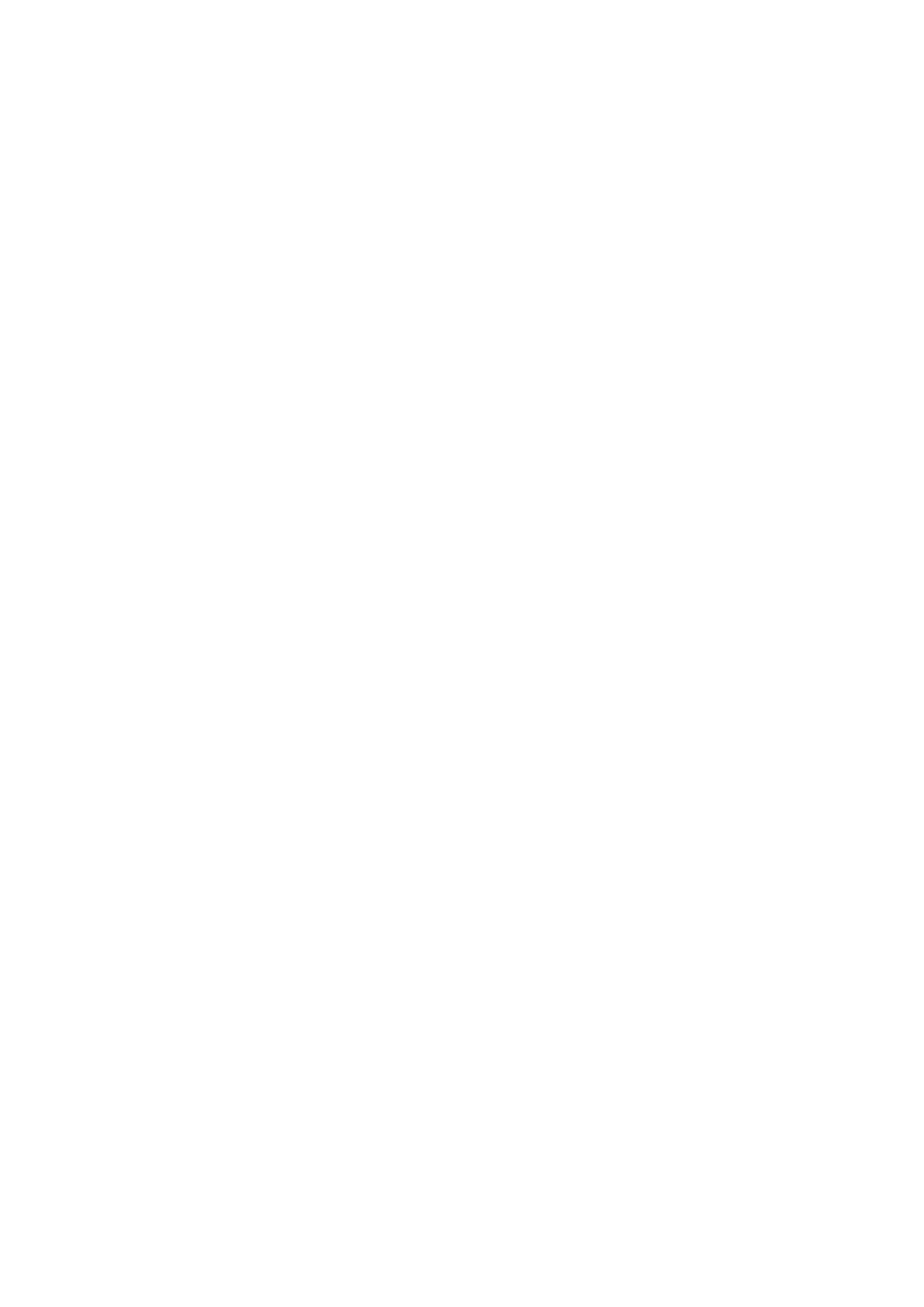

# **1 Welcome**

Kua uru mai a hau kaha, a hau maia, a hau ora, a hau nui, Ki runga, ki raro, ki roto, ki waho Rire, rire hau…pai marire

Translation (non-literal) - Rama Ormsby Let the winds bring us inspiration from beyond, Invigorate us with determination and courage to achieve our aspirations for abundance and sustainability Bring the calm, bring all things good, bring peace… good peace.

# **2 Apologies**

There were no apologies.

# **3 Declaration of Interest**

There were no declarations of interest.

# **4 Confirmation of Minutes**

Resolution number WHK/2022/29

MOVED by Chairperson C Handley, seconded by Member B Upchurch:

## **That the Waiheke Local Board:**

**a) confirm the minutes of its ordinary meeting, held on Wednesday, 23 February 2022, as true and correct.**

**CARRIED**

# **5 Leave of Absence**

There were no leaves of absence.

## **6 Acknowledgements**

There were no acknowledgements.

# **7 Petitions**

There were no petitions.

# **8 Deputations**

There were no deputations.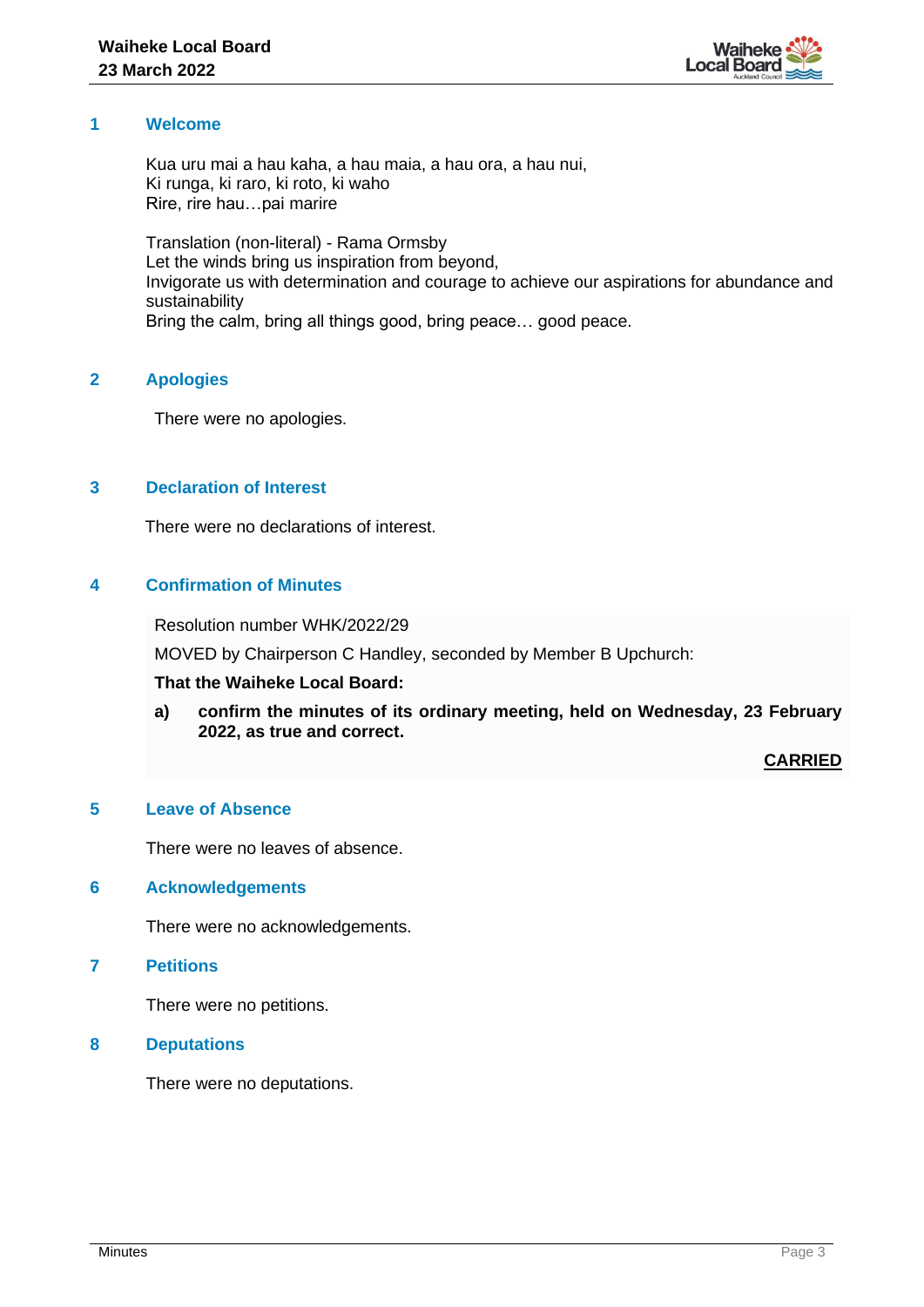

# **9 Public Forum**

## **9.1 Public Forum - Pam Oliver - The future management and governance of tourism on Waiheke**

Resolution number WHK/2022/30

MOVED by Chairperson C Handley, seconded by Member R Tucker:

# **That the Waiheke Local Board:**

**a) thank Pam Oliver for her attendance to speak at the public forum item regarding the future management and governance of tourism on Waiheke.**

## **CARRIED**

## **9.2 Public Forum - Hana Blackmore - The development of Auckland Transport's Interim Speed Management Plan**

Resolution number WHK/2022/31

MOVED by Chairperson C Handley, seconded by Member R Tucker:

#### **That the Waiheke Local Board:**

**a) thank Hana Blackmore for her attendance to speak at the public forum item regarding the development of Auckland Transport's Interim Speed Management Plan.**

**CARRIED**

## **10 Extraordinary Business**

There was no extraordinary business.

## **11 Councillor's Update**

Resolution number WHK/2022/32 MOVED by Chairperson C Handley, seconded by Member R Tucker:

## **That the Waiheke Local Board:**

**a) receive Waitemata and Gulf Ward Councillor, Pippa Coom's update.**

## **CARRIED**

# **12 Chairperson's report**

Resolution number WHK/2022/33 MOVED by Member R Tucker, seconded by Deputy Chairperson K Matthews: **That the Waiheke Local Board:**

# **a) receive the Chairperson, Cath Handley's report.**

# **CARRIED**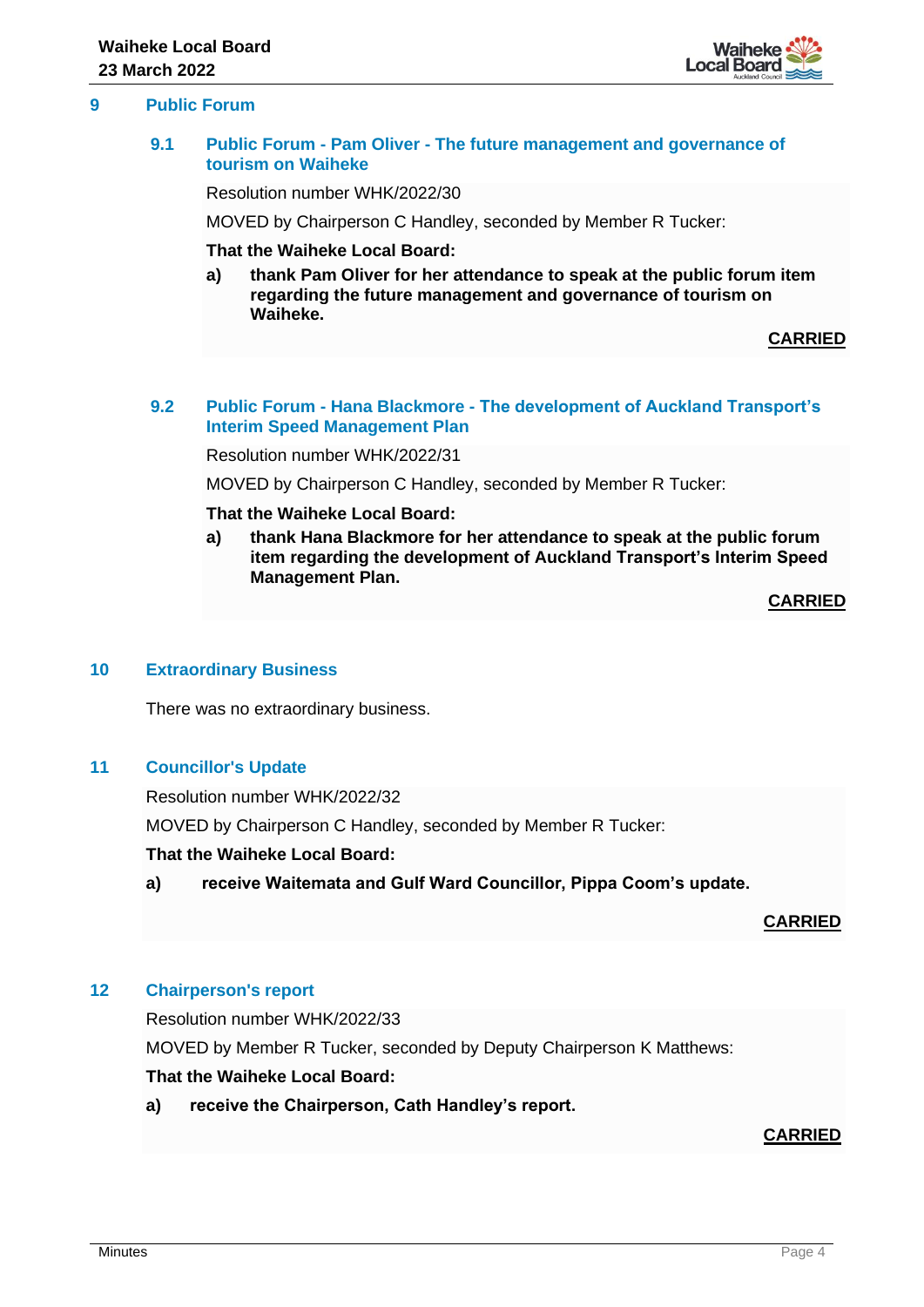

# **13 Auckland Transport Report - March 2022**

Resolution number WHK/2022/34

MOVED by Chairperson C Handley, seconded by Member B Upchurch:

# **That the Waiheke Local Board:**

**a) receive the Auckland Transport March 2022 update.**

**CARRIED**

# **14 Minutes of the Waiheke Transport Forum 2 March 2022**

Resolution number WHK/2022/35

MOVED by Chairperson C Handley, seconded by Member R Tucker:

## **That the Waiheke Local Board:**

**a) note the minutes of the Waiheke Transport Forum meeting dated 2 March 2022.**

**CARRIED**

# **15 Local board input to development of Auckland Transport's Interim Speed Management Plan**

Resolution number WHK/2022/36

MOVED by Member R Tucker, seconded by Deputy Chairperson K Matthews:

## **That the Waiheke Local Board:**

- **a) thank Auckland Transport for the opportunity to provide input into the Interim Auckland Speed Management Plan. The board supports the intent and principles of the plan, which are to decrease traffic speeds in order to reduce death and injury on Auckland roads. In its Local Board Plan 2020, the board stated that it will "Continue to advocate to Auckland Transport for a reduction of speeds on Waiheke.**
- **b) has an enduring Memorandum of Understanding with Auckland Transport, and an approved 10-year Transport Plan that has been consulted with the community and updated in 2022.**
- **c) in 2016 undertook a major community consultation with the residents of Waiheke. The Essentially Waiheke 2016 Refresh was a village and rural community strategic framework to help inform decisions on matters affecting the island and its community. The Essentially Waiheke report advocates for maintaining the natural rural character of the island including its narrow winding roads and overhanging native trees which act as a natural speed calmer. The strategy cites residents' concerns about increasing traffic and speed, including calls for more safety crossings, low-speed areas and user-friendly cycling and walking networks connecting the villages.**
- **d) conducted a survey of parents of the local schools in 2018, which concluded that a majority of parents took their children to school by car because of safety risks. For most parents the preferred method would be to walk or cycle to school were it not for the safety concerns.**
- **e) note that a special feature of most Waiheke roads is that they don't have footpaths or cycle lanes, so most roads are shared spaces where cars,**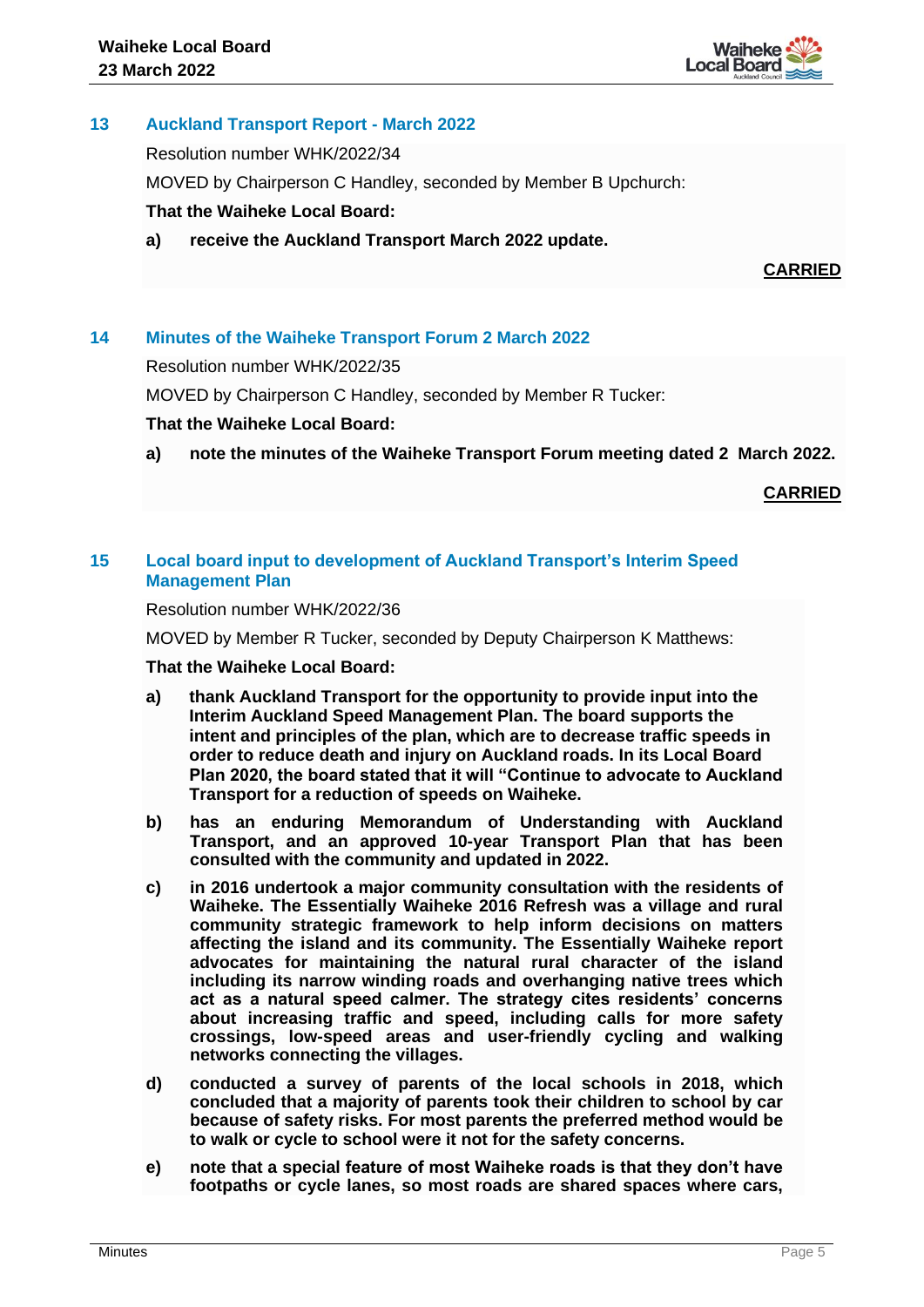

**cyclists, walkers (locals and visitors), motor scooter riders, horse riders and mobility scooter drivers all share the same narrow roads.** 

- **f) identify many Waiheke roads are additionally hazardous due to the island's hilly topography, bushy nature and large number of unsealed and/or uneven roads.**
- **g) is aware of multiple unreported traffic accidents, particularly on the unsealed eastern loop road, where locals have helped get vehicles and trailers back on the road.**
- **h) note in addition to the natural high level risks of the unsealed roads, Waiheke is a major tourist destination and therefore hosts many drivers who are not used to driving on the left of the road, and who are certainly not familiar with the loose shingle rural roads. Auckland Transport advises that Waiheke's motor scooter accident rate is the highest per capita of any local board areas (shared equal with Aotea Great Barrier Local Board).**
- **i) note that the Hauraki Gulf Islands District Plan classifies Waiheke roads into three categories: primary roads which carry the major traffic volumes through the island, secondary roads which collect traffic from local roads and distribute traffic from primary roads and local roads, which give access to adjacent land uses and have limited through traffic. The board has recommended that speed limits should be set according to what is appropriate for each road classification.**
- **j) has been working with the Auckland Transport Safe Speeds Team to Identify specific roads where there are concerns about safe speeds, which are now available for public input through Auckland Transport's Safe Speed Review – Phase Three which is currently open for submissions.**

**CARRIED**

# **16 Council-controlled Organisations Quarterly Update: Quarter Two, 2021-22**

## Resolution number WHK/2022/37

MOVED by Member B Upchurch, seconded by Deputy Chairperson K Matthews:

## **That the Waiheke Local Board:**

- **a) receive the Council-controlled Organisations Quarterly Report for Quarter Two 2021-22.**
- **b) approve updates to the Joint CCO Engagement Plan 2021-2022.**

# **CARRIED**

# **17 Adjustment to an additional Waiheke Local Board meeting scheduled time on 11 May 2022**

Resolution number WHK/2022/38

MOVED by Chairperson C Handley, seconded by Member R Tucker:

## **That the Waiheke Local Board:**

**a) approve the rescheduling of the Waiheke Local Board additional meeting on 11 May 2022 meeting from 5.15pm to 4pm.**

# **CARRIED**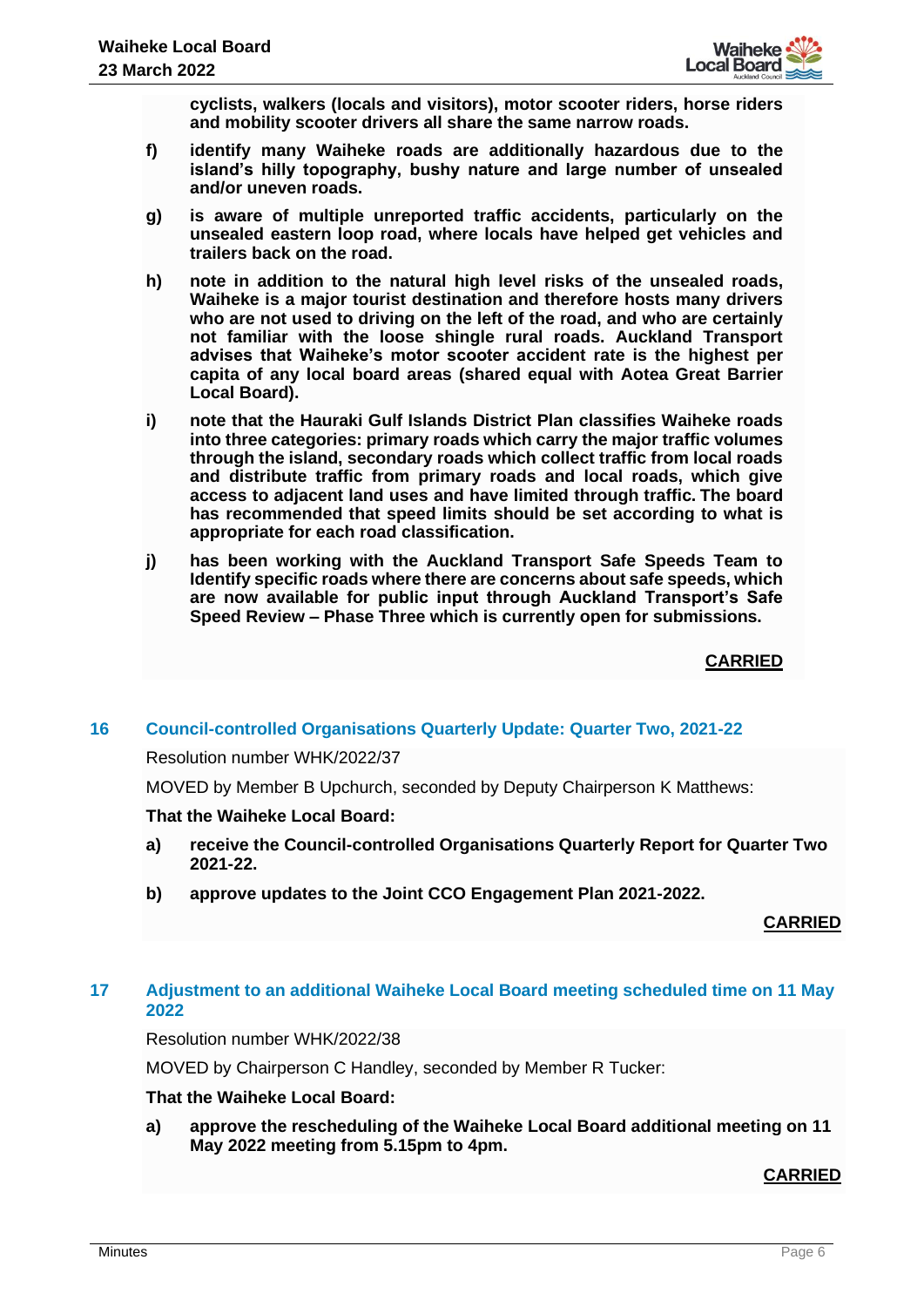

# **18 Community Forum record of proceedings**

Resolution number WHK/2022/39

MOVED by Chairperson C Handley, seconded by Member R Tucker:

# **That the Waiheke Local Board:**

**a) note the Community Forum record of proceedings dated 9 March 2022.**

**CARRIED**

# **19 Waiheke Local Board Workshop record of proceedings**

Resolution number WHK/2022/40

MOVED by Member R Tucker, seconded by Deputy Chairperson K Matthews:

## **That the Waiheke Local Board:**

**a) note the record of proceedings for the local board workshops held on 16 and 23 February and 2 and 9 March 2022.** 

**CARRIED**

## **20 List of resource consent applications - 30 January to 2 March 2022**

Resolution number WHK/2022/41

MOVED by Member R Tucker, seconded by Deputy Chairperson K Matthews:

## **That the Waiheke Local Board:**

**a) note the list of resource consents applications related to Waiheke Island.** 

**CARRIED**

# **21 Local board governance forward work calendar - April 2022 update**

Resolution number WHK/2022/42

MOVED by Member R Tucker, seconded by Deputy Chairperson K Matthews:

# **That the Waiheke Local Board:**

**a) receive its Governance Forward Work Calendar dated April 2022.**

**CARRIED**

# **22 Consideration of Extraordinary Items**

There was no consideration of extraordinary items.

Member Matthews closed the meeting with a karakia.

*Waiho i te toipoto kaua i te toiroa Let us keep close together, not far apart*